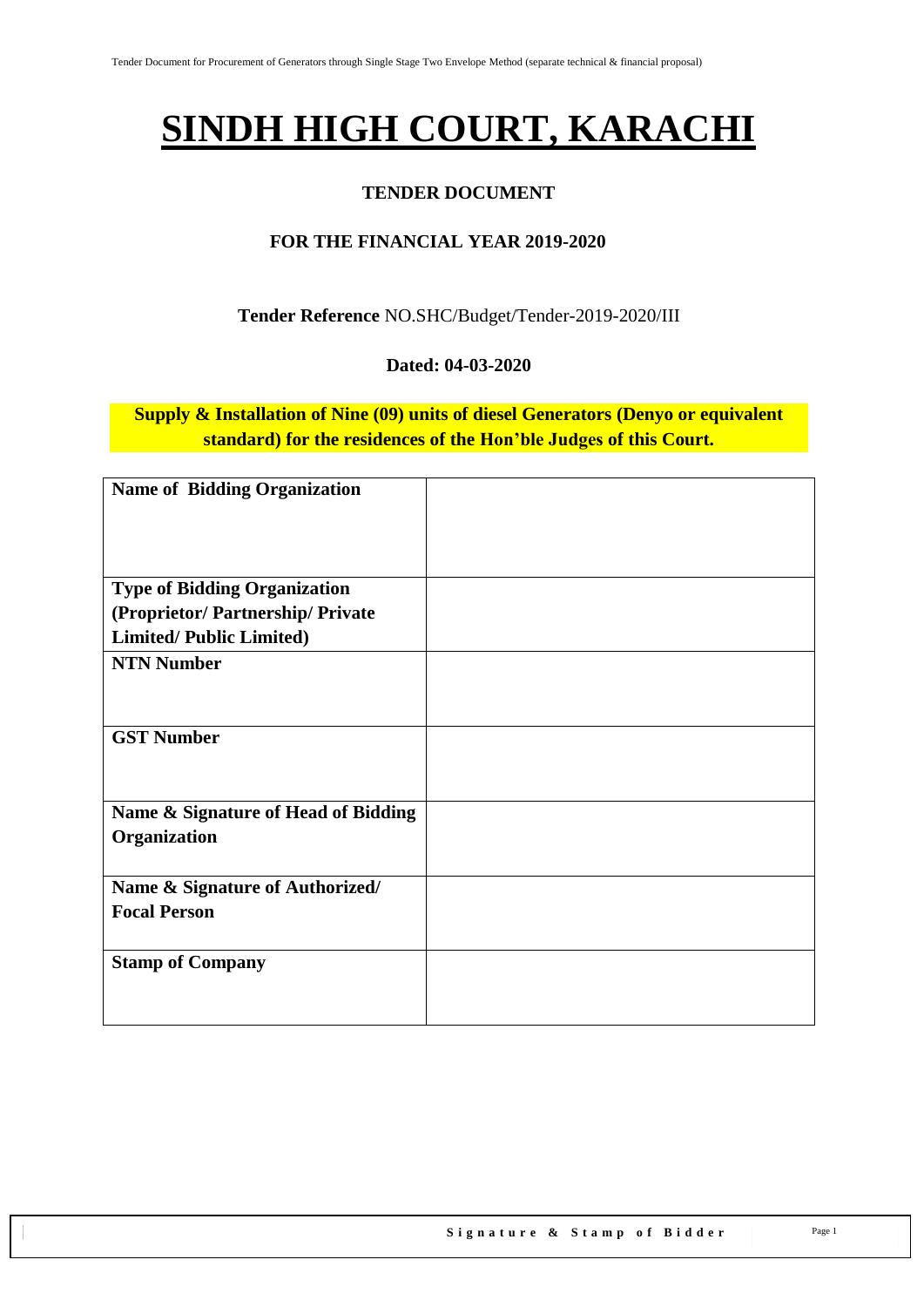#### **Contents**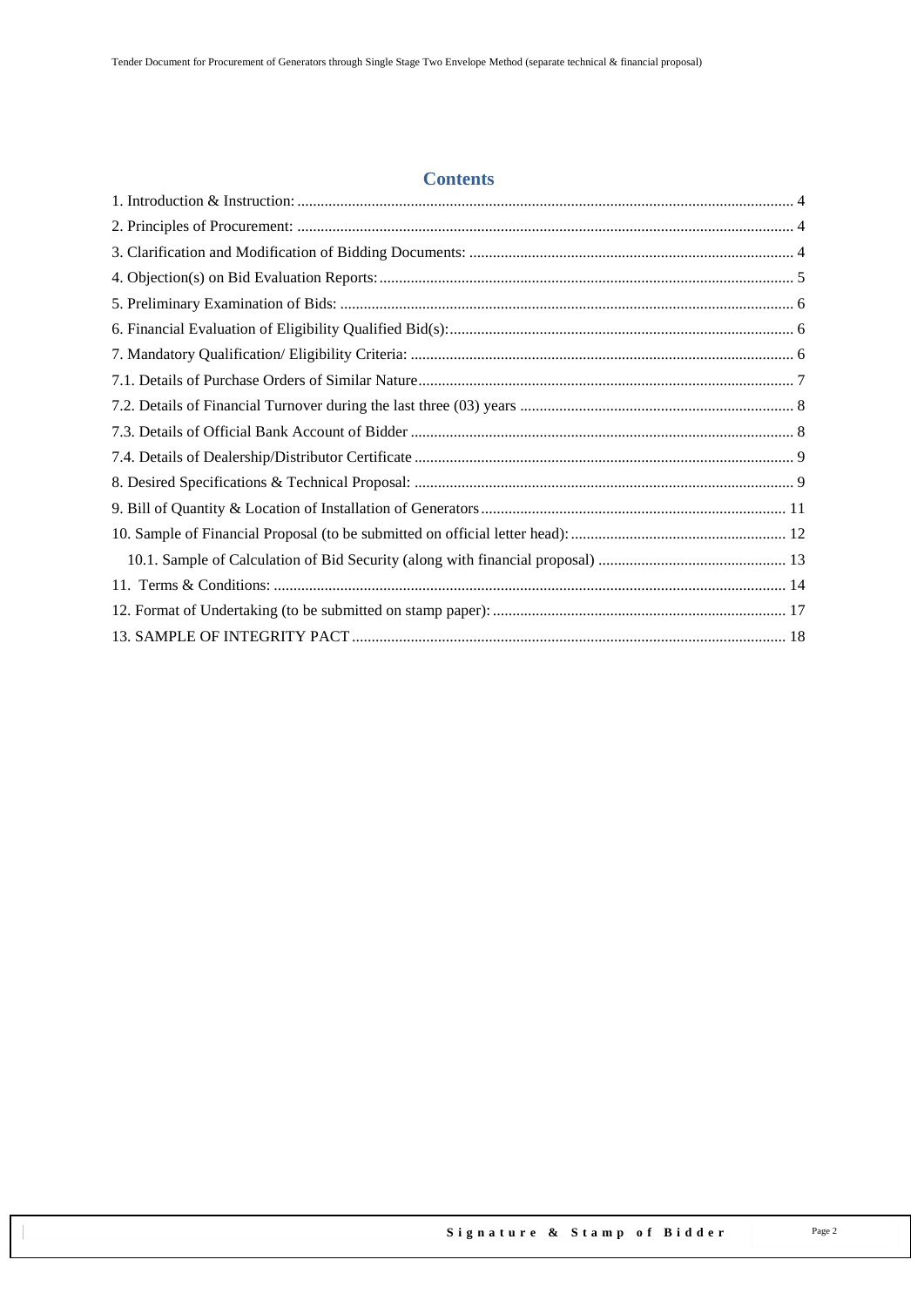Tender Document for Procurement of Generators through Single Stage Two Envelope Method (separate technical & financial proposal)

Tender Reference No. \_\_\_\_\_\_\_\_\_\_\_\_\_ Dated\_\_\_\_\_\_\_\_\_\_\_\_\_\_

**To,** 

**The Learned Registrar, Sindh High Court, Karachi.**

Respected Sir,

We, the undersigned, offer to provide our services for **"Supply & Installation of nine (09) units of diesel Generators (***Denyo* **or equivalent standard) for the residences of the Hon'ble Judges of this Court"**, as a Bid, sealed in an envelope. Mr. holding CNIC No. has been authorized to attend the Bid Meetings on behalf of our organization.

We understand that Sindh High Court is not bound to accept any Proposal you receive and reserves the right to accept or reject any offer and to annul the bidding process and reject all proposals without assigning any reason or having to owe any explanation whatsoever.

The decision of Purchase Committee shall be final and cannot be challenged on any ground at any forum and the Purchase Committee will not be liable for any loss or damage to any party acting in reliance thereon.

Sincerely,

**Name: Designation: Name of Company Dated:**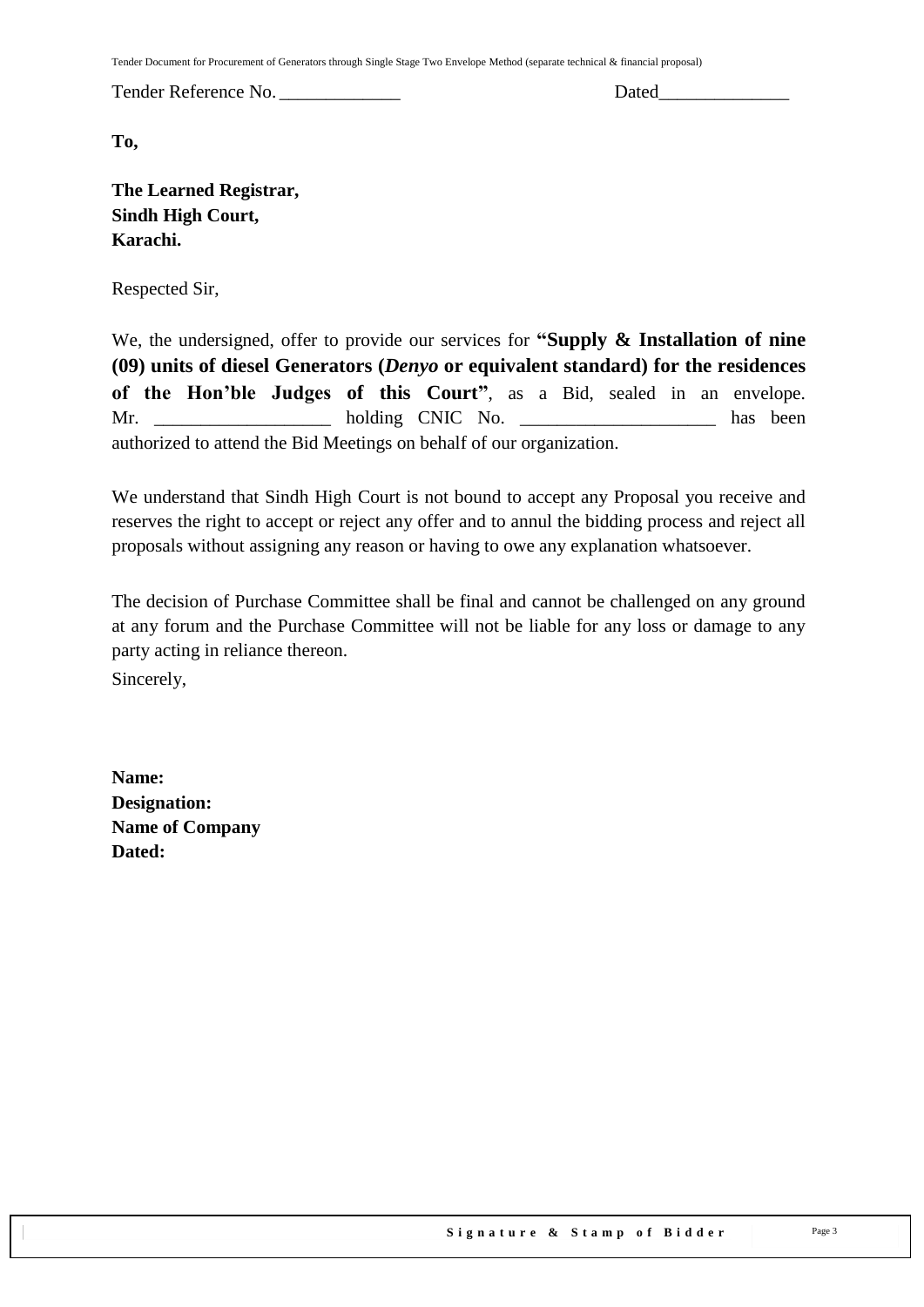### <span id="page-3-0"></span>**1. Introduction & Instruction:**

Dear Tenderer:

The **SINDH HIGH COURT (SHC)** is the highest judicial institution of the province of [Sindh.](https://en.wikipedia.org/wiki/Sindh) We are interested to **purchase NINE (09) units of diesel Generators (***Denyo*  **or equivalent standard) for the residences of the Hon'ble Judges of this Court,** as mentioned in tender document, from your esteemed firm / agency in transparent manner. SHC reserves the right to increase/ decrease the quantities as per requirement in the light of availability of funds, as per rules.

| <b>Description</b>                                                                                     | Date $\&$ time of Date $\&$ time of |                    |
|--------------------------------------------------------------------------------------------------------|-------------------------------------|--------------------|
|                                                                                                        | Submission                          | of   Opening<br>of |
|                                                                                                        | <b>Bids</b>                         | <b>Bids</b>        |
| Supply & Installation of Nine (09) units of $\vert 20^{th}$ March, 2020 at $\vert 20^{th}$ March, 2020 |                                     |                    |
| 20 KVA diesel Generators (Denyo or                                                                     | $10:30$ a.m.                        | at 11:00 a.m.      |
| equivalent standard) for the residences of                                                             |                                     |                    |
| the Hon'ble Judges (Karachi, Hyderabad and                                                             |                                     |                    |
| Larkana).                                                                                              |                                     |                    |
|                                                                                                        |                                     |                    |

### <span id="page-3-1"></span>**2. Principles of Procurement:**

 Sindh High Court ensures that procurements are conducted in a *fair and transparent manner* and the object of procurement brings value for money to this Court. Hence, bidders are directed to provide soft copies of scanned tender documents, tax registration certificates, purchase orders, dealership certificate, bank maintenance certificate, financial statements and undertaking. All such documents should be merged in one (01) PDF FILE for uploading on the concerned.

### <span id="page-3-2"></span>**3. Clarification and Modification of Bidding Documents:**

Bidding Document has been prepared by Procurement Committee as per rules. Clarifications (if any) for contents of bidding documents may be sent to the Procurement Committee through Registrar, High Court in writing, at least five calendar days prior to the date of opening of bid. Clarification in response to a query shall be uploaded on the official website of Sindh High Court. All bidders are advised to visit the website of Sindh High Court for keeping them updated.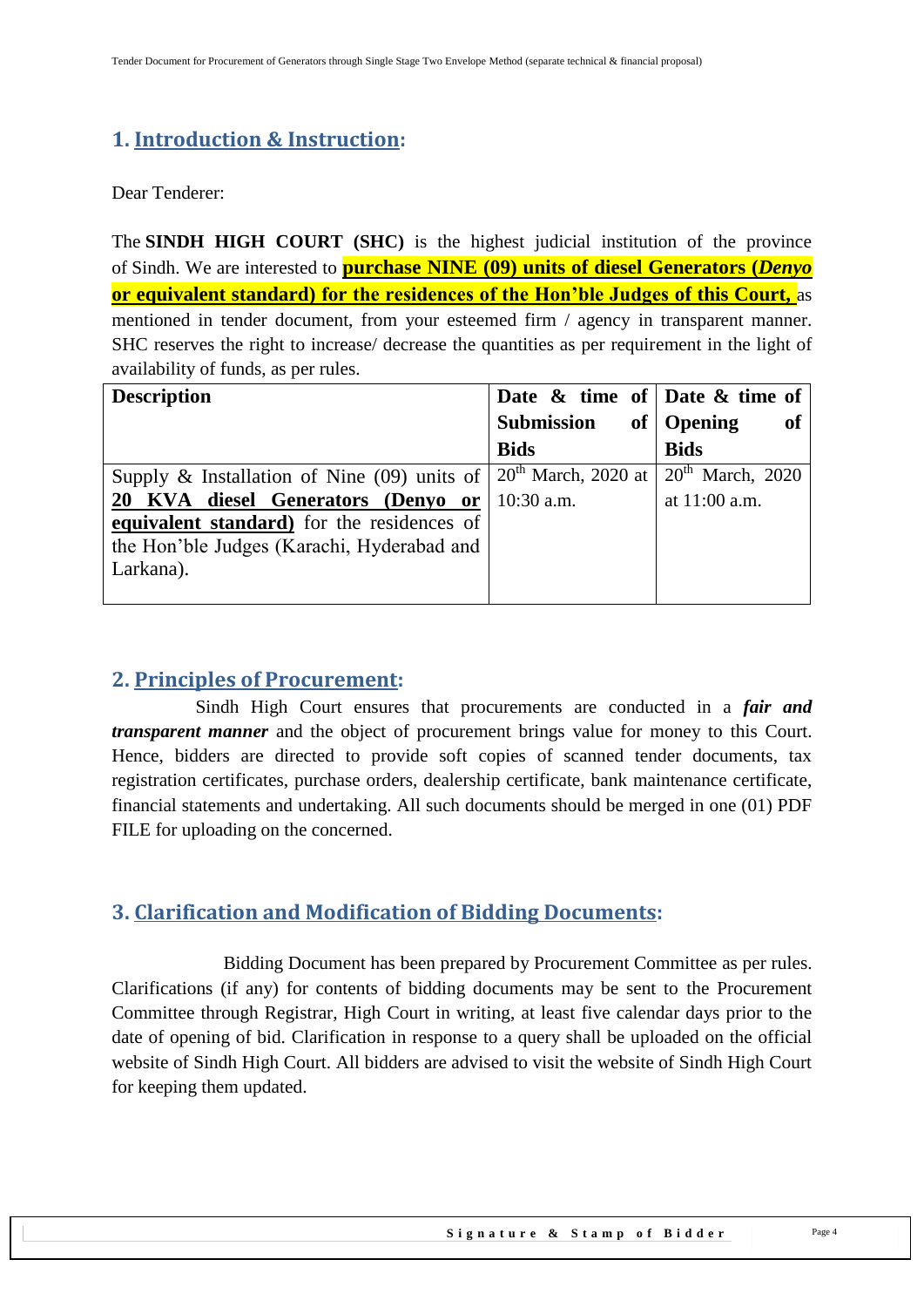It is stated that contents of bidding documents have been carefully read  $\&$ understood. All queries have been properly answered by the concerned Officers of Sindh High Court well before in time. We do not have any objections on the contents of the biding documents.

| Name:               |  |
|---------------------|--|
|                     |  |
| <b>Designation:</b> |  |
|                     |  |
| Signature & stamp   |  |
|                     |  |

## <span id="page-4-0"></span>**4. Objection(s) on Bid Evaluation Reports:**

 Bid Receiving Time Sheet, Bid Attendance Sheet, Eligibility Criteria Report, Technical Bid Evaluation Report and Financial Bid Evaluation Report shall be uploaded on the official website of High Court of Sindh. Objection(s) if any should be submitted within THREE (03) calendar days of uploading of reports. Thereafter, no objection shall be entertained.

It is undertaken that it is our responsibility to download the above mentioned bid reports from the official website of Sindh High Court. It is also undertaken that objection (s) if any will be submitted within THREE (03) calendar days of uploading of reports and we will not submit any objection after the lapse of time.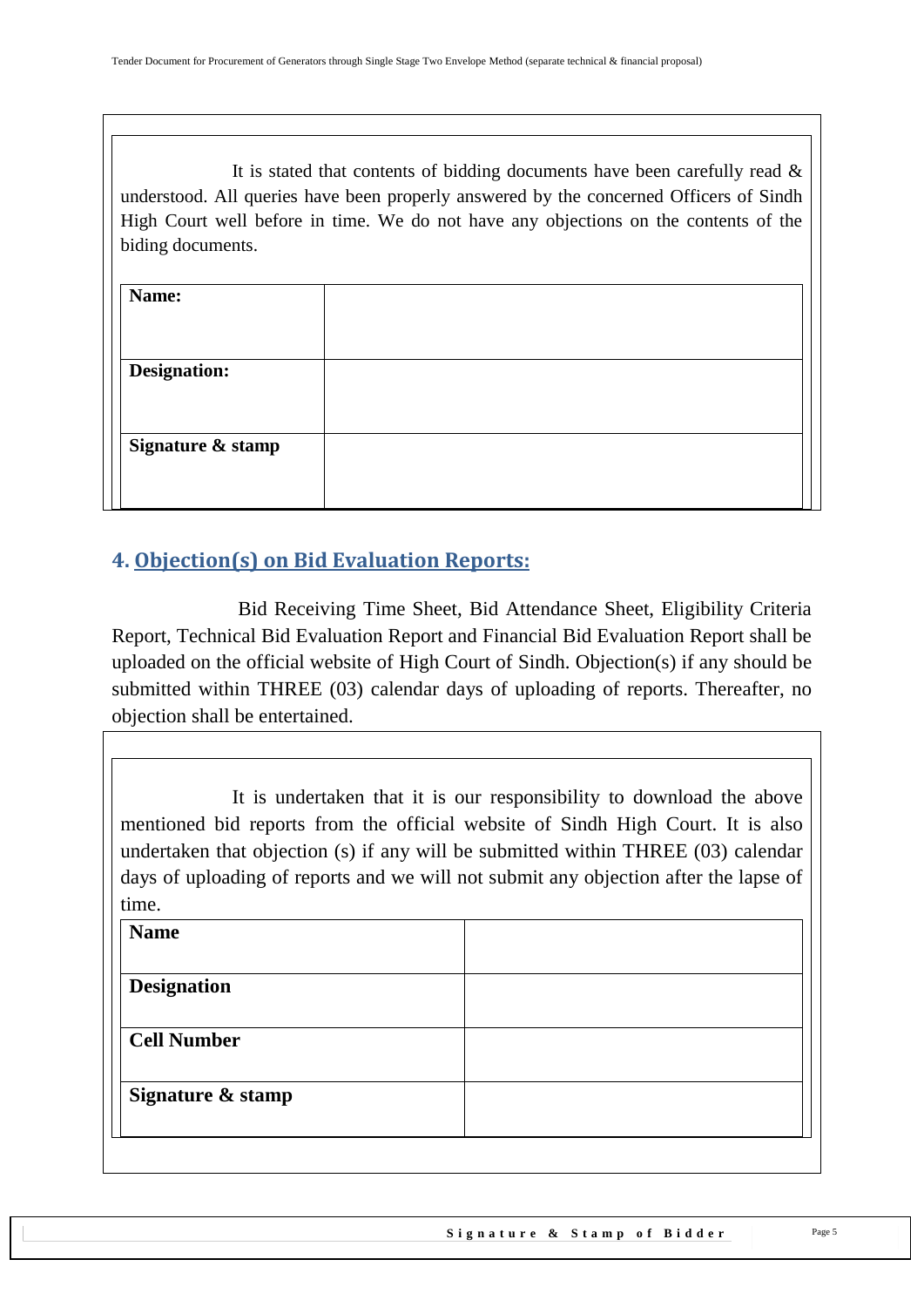### <span id="page-5-0"></span>**5. Preliminary Examination of Bids:**

 Procurement Committee shall examine the bids to confirm that all required documents (soft & hard copies) and specifications/ technical documentation requested in bidding documents have been provided, and to determine the completeness of each document submitted. If any of the required documents or information is missing, the bid shall be rejected. Further, Sindh High Court shall examine the Bid to confirm that all terms and conditions specified in the bidding documents have been accepted by the Bidder without any material deviation or reservation.

### <span id="page-5-1"></span>**6. Financial Evaluation of Eligibility Qualified Bid(s):**

 **Financial Evaluation of technically qualified Bid (s) shall be done on the basis of total price without taxes**, as mentioned in sample of financial proposal. All government taxes shall be applicable as per rules. Tender may be awarded to the lowest technically bidder (s) subject to fulfillment of all the terms & conditions of bidding documents and specifications/ requirements of Sindh High Court as mentioned in bidding documents.

| S.No.          | <b>Eligibility Criteria</b>                                          | Flag          |
|----------------|----------------------------------------------------------------------|---------------|
| 1              | Complete filled, signed & stamped Tender Document                    | <b>Flag-A</b> |
| $\overline{2}$ | <b>Profile</b> of company/firm                                       | Flag-B        |
| 3              | <b>Relevant Tax Registration Certificates</b>                        | $Flag-C$      |
| $\overline{4}$ | Minimum Experience of at least three (03) years                      | <b>Flag-D</b> |
| 5              | Copies of at least TEN (10) Purchase Orders of similar nature        | Flag-E        |
|                | during the last three years. At-least TWO $(02)$ for each year is    |               |
|                | mandatory.                                                           |               |
| 6              | Authorized dealership Certificate of product which is being          | <b>Flag-F</b> |
|                | offered to Sindh High Court. (copy is required)                      |               |
| 7              | <b>Undertaking</b> on judicial stamp paper that firm has never been  | <b>Flag-G</b> |
|                | blacklisted by any government semi government, autonomous and        |               |
|                | stated owned organization.                                           |               |
| 8              | Average Financial turnover of at least Rs. 8 million per annum       | Flag-H        |
|                | during the last three years. (authenticated financial statements are |               |
|                | required)                                                            |               |
| 9              | Bank Maintenance Certificate mentioning available current            | <b>Flag-I</b> |
|                | balance                                                              |               |
| 10             | Brochure of product which is being offered to Sindh High             | Flag-J        |
|                | Court                                                                |               |

### <span id="page-5-2"></span>**7. Mandatory Qualification/ Eligibility Criteria:**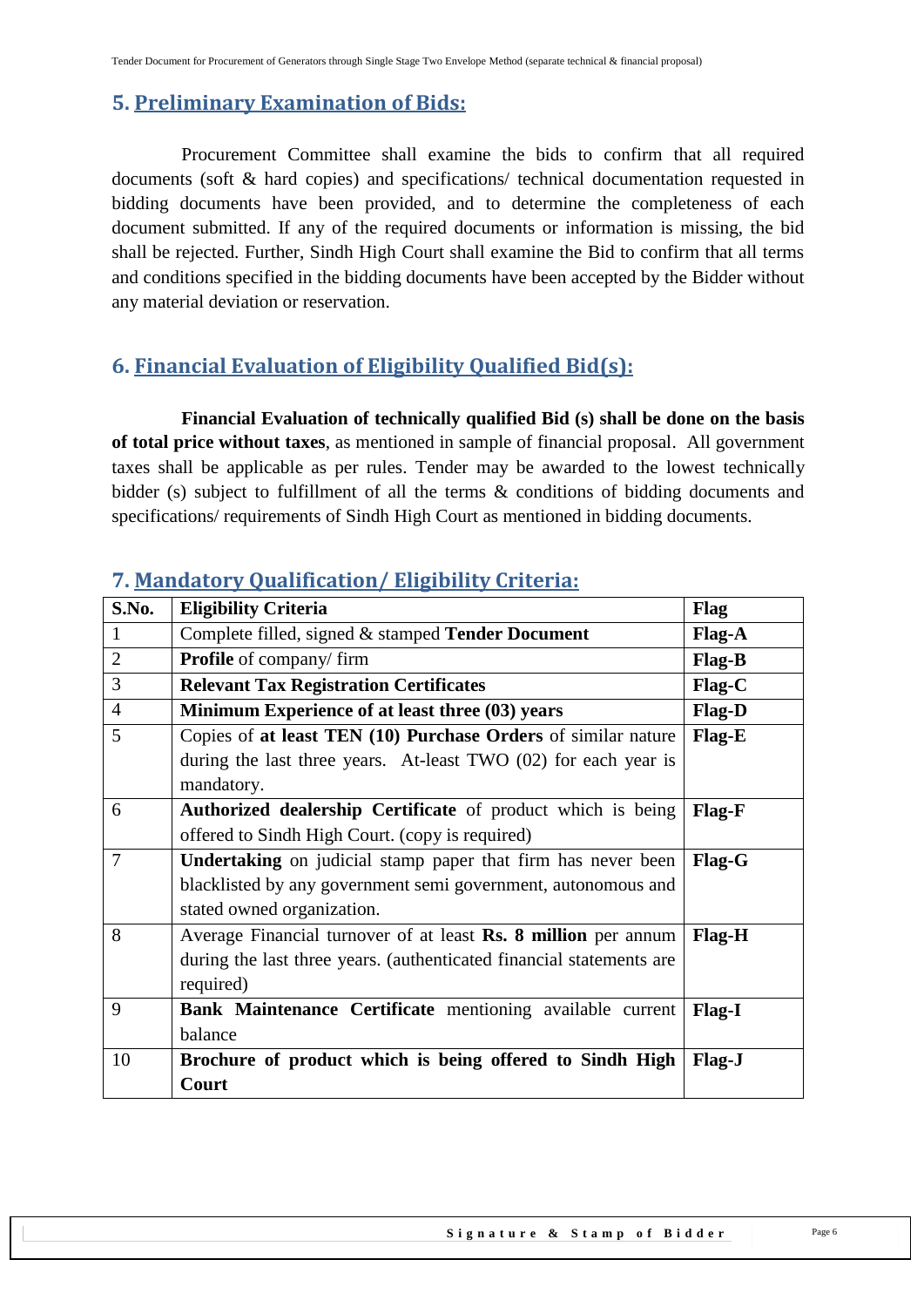It is undertaken that I have provided soft and hard copies of the above mentioned documents. It is understood that Sindh High Court reserves the right to reject our bid/ disqualify us in case of non-availability of the above mentioned documents and decision of Sindh High Court shall be final.

| Name:               |  |
|---------------------|--|
| <b>Designation:</b> |  |
| Signature & stamp   |  |

### <span id="page-6-0"></span>**7.1. Details of Purchase Orders of Similar Nature**

| S.No           | <b>Purchase</b>             | Order   Purchase | <b>Date</b>                     | of   Make                               | $\&$ Contact No     |
|----------------|-----------------------------|------------------|---------------------------------|-----------------------------------------|---------------------|
|                | issued<br>by<br>of<br>(Name | <b>Order No</b>  | <b>Purchase</b><br><b>Order</b> | <b>Model</b><br>of<br><b>Generators</b> | for<br>verification |
|                | Organization)               |                  |                                 |                                         | of                  |
|                |                             |                  |                                 |                                         | <b>Purchase</b>     |
|                |                             |                  |                                 |                                         | Order               |
| $\mathbf{1}$   |                             |                  | $-2017$<br>$\sim$               |                                         |                     |
|                |                             |                  |                                 |                                         |                     |
| $\overline{2}$ |                             |                  | $-2017$                         |                                         |                     |
|                |                             |                  |                                 |                                         |                     |
| $\overline{3}$ |                             |                  |                                 |                                         |                     |
|                |                             |                  | $-2018$                         |                                         |                     |
| $\overline{4}$ |                             |                  |                                 |                                         |                     |
|                |                             |                  | $-2018$                         |                                         |                     |
|                |                             |                  |                                 |                                         |                     |
| 5              |                             |                  | $-2019$<br>$\sim$               |                                         |                     |
|                |                             |                  |                                 |                                         |                     |
| $\overline{6}$ |                             |                  | $-2019$                         |                                         |                     |
|                |                             |                  |                                 |                                         |                     |
| $\overline{7}$ |                             |                  |                                 |                                         |                     |
|                |                             |                  |                                 |                                         |                     |
|                |                             |                  |                                 |                                         |                     |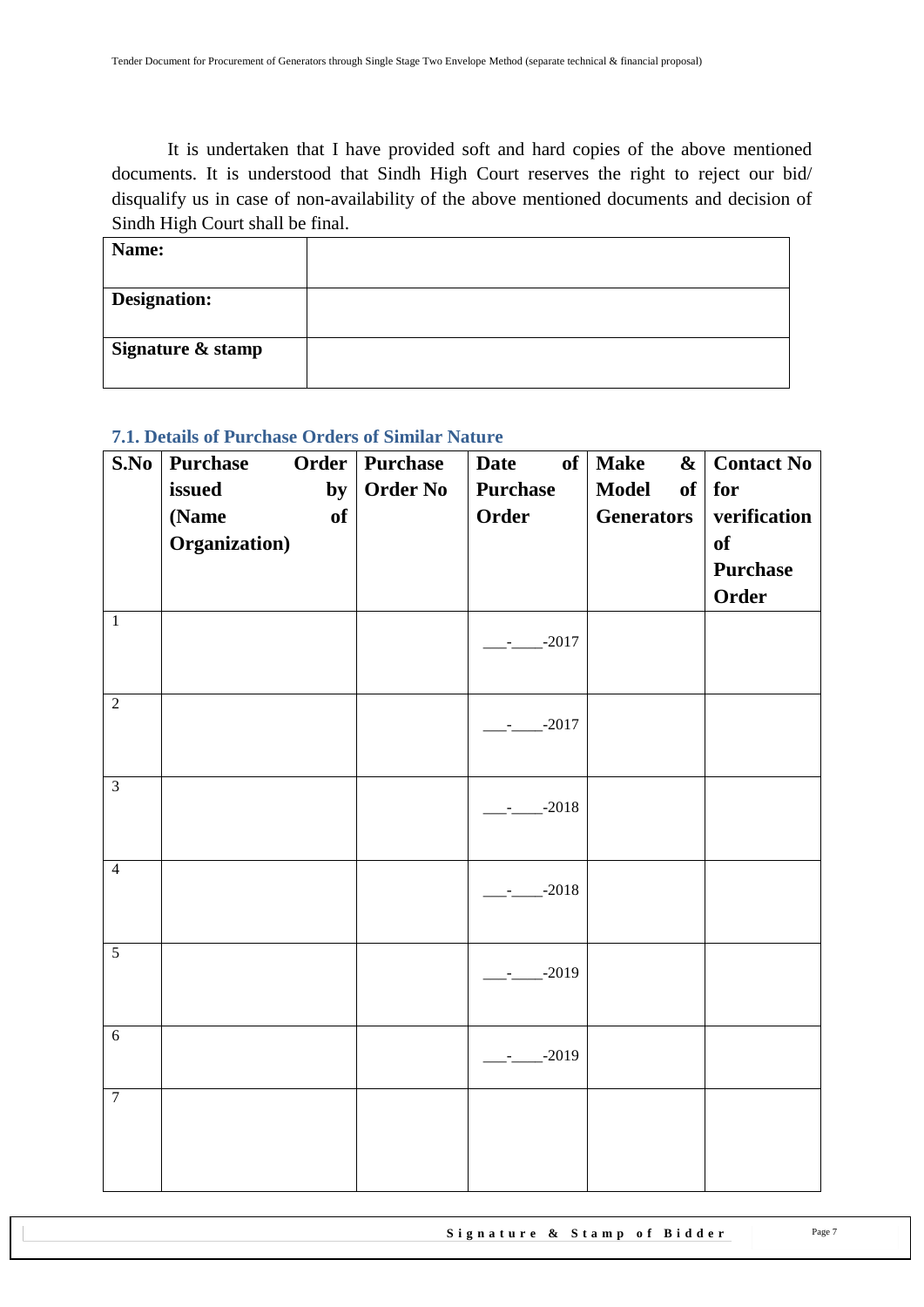| $\,8\,$        |  |  |  |
|----------------|--|--|--|
|                |  |  |  |
| $\overline{9}$ |  |  |  |
|                |  |  |  |
| 10             |  |  |  |
|                |  |  |  |
| 11             |  |  |  |
|                |  |  |  |

### <span id="page-7-0"></span>**7.2. Details of Financial Turnover during the last three (03) years**

| S.No | <b>Financial Year</b>                             | Turnover (Rs.) |
|------|---------------------------------------------------|----------------|
|      |                                                   |                |
|      | 2017                                              |                |
|      | (authenticated financial statements are required) |                |
| 2    | 2018                                              |                |
|      | (authenticated financial statements are required) |                |
|      | 2019                                              |                |
| 3    | (authenticated financial statements are required) |                |

#### <span id="page-7-1"></span>**7.3. Details of Official Bank Account of Bidder**

| <b>Name of Bank</b>          |  |
|------------------------------|--|
| <b>Branch Code</b>           |  |
| <b>Address of Bank</b>       |  |
| <b>Bank Account Number</b>   |  |
| <b>Available Balance Rs.</b> |  |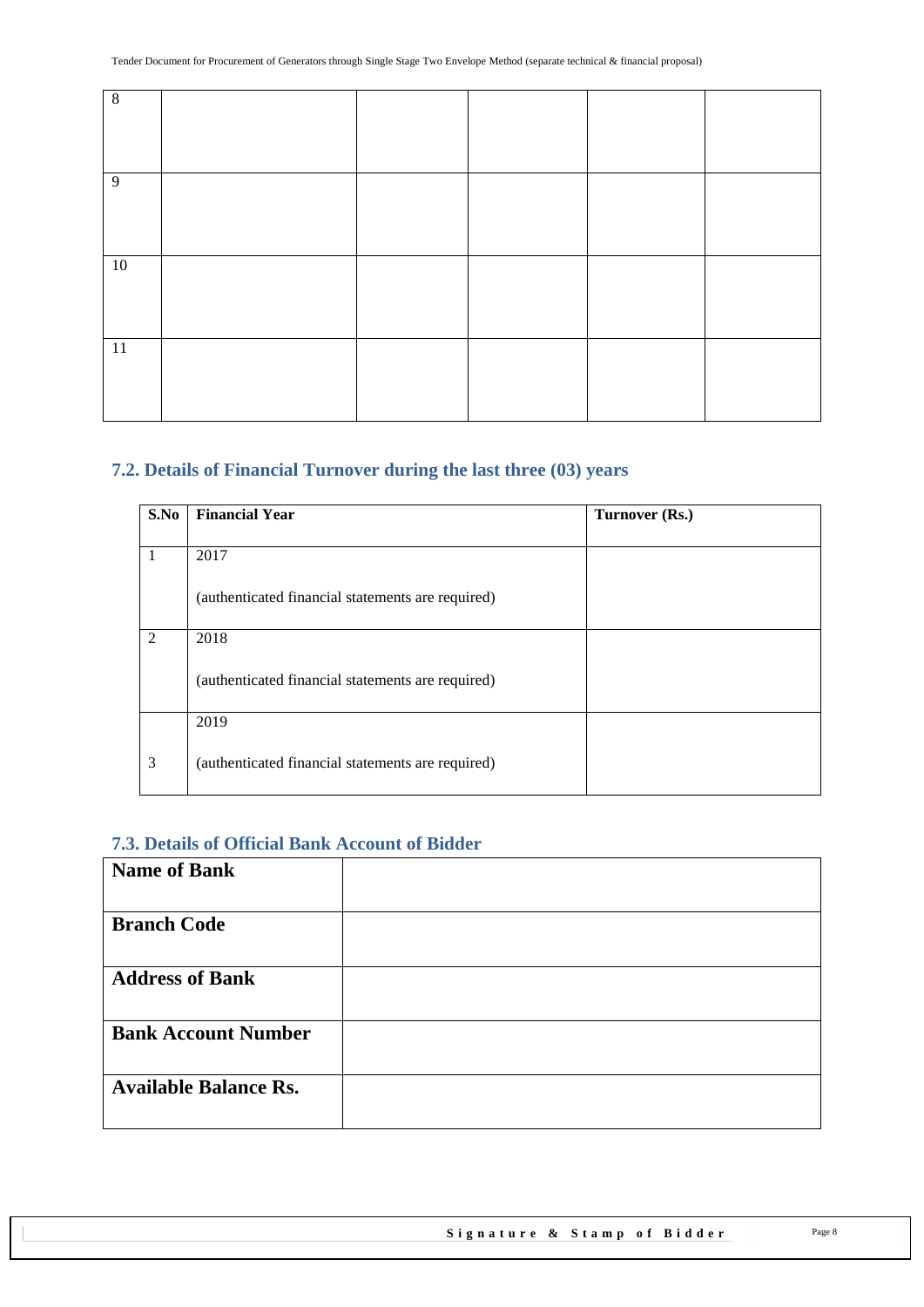#### <span id="page-8-0"></span>**7.4. Details of Dealership/Distributor Certificate**

| Date of issuance of Dealership/distributor       |  |
|--------------------------------------------------|--|
| <b>Certificate</b>                               |  |
|                                                  |  |
| Date of expiry of Dealership Certificate         |  |
|                                                  |  |
| <b>Dealership Certificate Number</b>             |  |
|                                                  |  |
| <b>Dealership Certificate valid for products</b> |  |
|                                                  |  |
| <b>Dealership Certificate issued by</b>          |  |
|                                                  |  |

# <span id="page-8-1"></span>**8. Desired Specifications & Technical Proposal:**

|                   | <b>Requirement of Sindh High Court</b>                                     | <b>Specifications offered by</b> | <b>Comply</b> |
|-------------------|----------------------------------------------------------------------------|----------------------------------|---------------|
| <b>Features</b>   | <b>Details</b>                                                             | <b>Bidder (Kindly do not</b>     | (Y/N)         |
|                   |                                                                            | leave any box blank)             |               |
| <b>Model</b>      | Complete built generator 20 KVA                                            |                                  |               |
|                   | Denyo or equivalent/ higher standard.                                      |                                  |               |
|                   |                                                                            |                                  |               |
|                   |                                                                            |                                  |               |
| <b>Engine</b>     | Japan/ UK/USA/EUROPE or                                                    |                                  |               |
|                   | equivalent/higher standard                                                 |                                  |               |
|                   |                                                                            |                                  |               |
|                   |                                                                            |                                  |               |
|                   |                                                                            |                                  |               |
| <b>Alternator</b> | Japan/ UK/USA/EUROPE or                                                    |                                  |               |
|                   | equivalent/higher standard                                                 |                                  |               |
|                   |                                                                            |                                  |               |
| <b>ATS System</b> | <b>UK/USA/EUROPE</b><br>Japan/<br><b>or</b>                                |                                  |               |
|                   | equivalent/higher standard.                                                |                                  |               |
|                   |                                                                            |                                  |               |
|                   | System shall be of MOR<br>ATS                                              |                                  |               |
|                   | (Manual Over Ride) type i.e. in case<br>of failure of automatic operation, |                                  |               |
|                   | manual operation could be easily                                           |                                  |               |
|                   | performed and load subsequently gets                                       |                                  |               |
|                   | easily shifted. Transfer of load from                                      |                                  |               |
|                   | main to generator supply or vice                                           |                                  |               |
|                   | versa shall not take longer than 1                                         |                                  |               |
|                   | minute after a main failure.                                               |                                  |               |
|                   |                                                                            |                                  |               |
|                   |                                                                            |                                  |               |
|                   |                                                                            |                                  |               |
|                   |                                                                            |                                  |               |
|                   |                                                                            |                                  |               |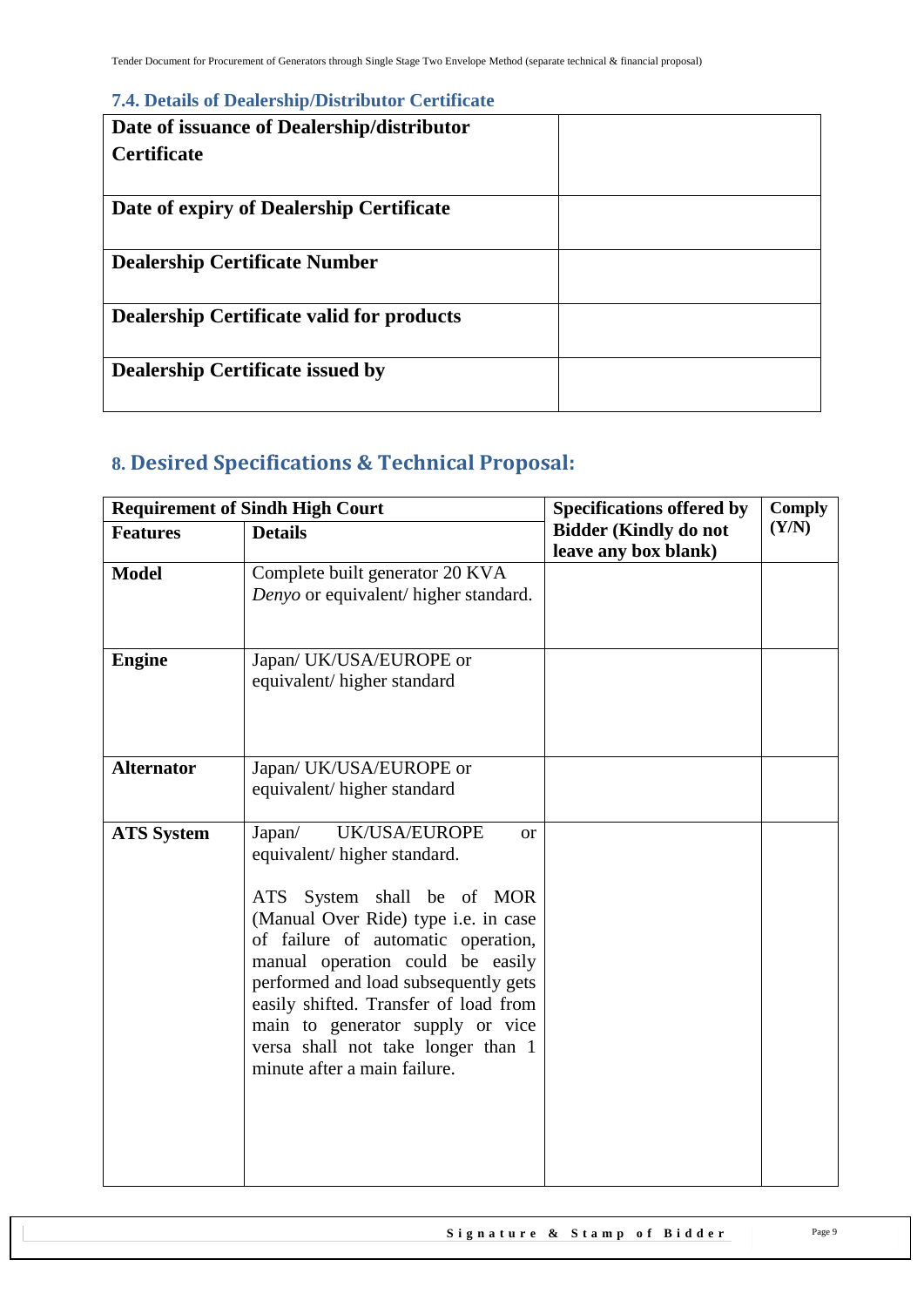| <b>Number of</b>                     | 3-Phase, 4-Wire                          |  |
|--------------------------------------|------------------------------------------|--|
| <b>Phases</b>                        |                                          |  |
|                                      |                                          |  |
|                                      |                                          |  |
|                                      |                                          |  |
| <b>Built</b><br>in                   | electrical<br>The<br>and<br>generator    |  |
| weather<br>&                         | components should fully enclose in a     |  |
| proof<br>sound                       | solid-steel factory fitted imported      |  |
| fitted<br>factory                    | weather & sound proof canopy.            |  |
| imported                             |                                          |  |
| Canopy.                              |                                          |  |
| <b>True Heavy</b>                    | Should have features of extra power      |  |
| Duty                                 | performance so that job can be done      |  |
| <b>Performance</b>                   | without the inconvenience of using       |  |
|                                      | another generator.                       |  |
|                                      |                                          |  |
|                                      |                                          |  |
|                                      |                                          |  |
| <b>Fuel Tank</b>                     | 60 or higher                             |  |
|                                      |                                          |  |
| Capacity $(L)$<br><b>Maintenance</b> | All daily maintenance requirements       |  |
|                                      | can be performed from one side of        |  |
|                                      | the machine. There should be full        |  |
|                                      | access to the engine. Should have        |  |
|                                      | external drain plugs for oil, fuel and   |  |
|                                      | water so that routine maintenance can    |  |
|                                      | be performed easily. For                 |  |
|                                      | major<br>overhauls, the<br>engine        |  |
|                                      | canopy<br>(bonnet) can be unbolted.      |  |
|                                      |                                          |  |
| Auto                                 | In-built emergency system to detect      |  |
| <b>Protection</b>                    | oil<br>high<br>low<br>pressure,<br>water |  |
|                                      | temperature, charging failure etc.       |  |
| <b>Warranty</b>                      | 24 months warranty effective from        |  |
|                                      | the date of installation.                |  |
|                                      |                                          |  |
|                                      |                                          |  |
|                                      |                                          |  |
| <b>Maintenance</b>                   | Free Service for one year from the       |  |
|                                      | date of installation.                    |  |
|                                      |                                          |  |
|                                      |                                          |  |

| Make and model no of the complete        |  |
|------------------------------------------|--|
| generating set                           |  |
| Make and model no of the engine unit     |  |
| Make and model no of the alternator unit |  |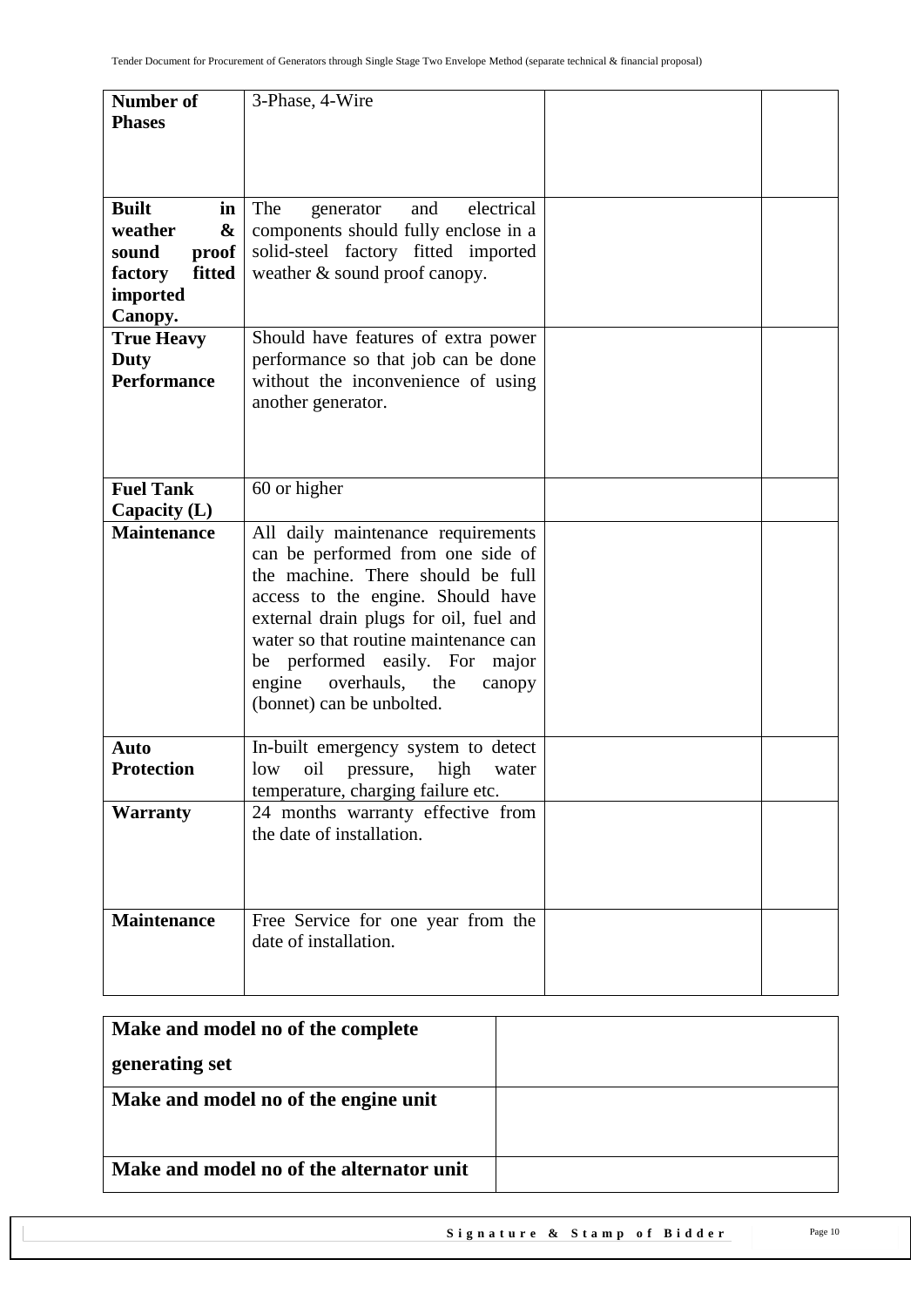| Make and model no of the ATS unit             |  |
|-----------------------------------------------|--|
| <b>Country of Manufacturing of Generator</b>  |  |
| <b>Country of Assembling of Generator</b>     |  |
| <b>Country of Manufacturing of Alternator</b> |  |
| <b>Country of Assembling of Alternator</b>    |  |
| <b>Country of Manufacturing of ATS</b>        |  |
| <b>Country of Assembling of ATS</b>           |  |

### <span id="page-10-0"></span>**9. Bill of Quantity & Location of Installation of Generators**

| <b>Locations</b> | <b>Number of Generators to</b> |
|------------------|--------------------------------|
|                  | be installed                   |
| Karachi          | በհ                             |
| Hyderabad        | 02                             |
| Larkana          | $^{\Omega}$                    |
| Total            |                                |

Quantity may be increased or decreased as per availability of budget and rules.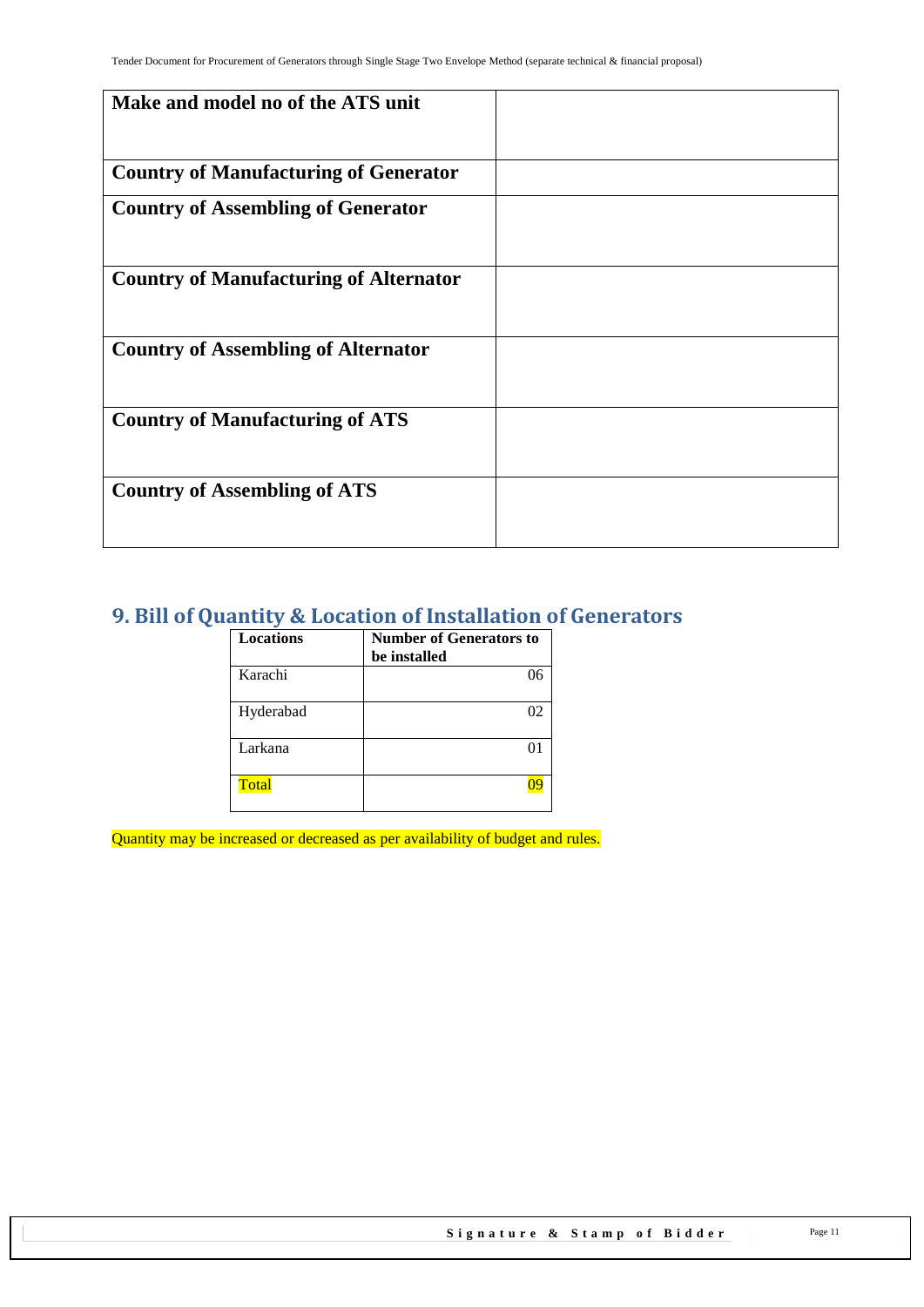### <span id="page-11-0"></span>**10. Sample of Financial Proposal (to be submitted on official letter head):**

| S.No           | <b>Particulars</b>                                                                                                                                                                                                                                        | <b>Brand</b> | <b>Per Unit</b><br>Rate<br>(without<br>taxes) (in<br>Pak<br><b>Rupees</b> )<br>P | Quantity                | <b>Total</b><br><b>Amount</b><br>(without<br>taxes) (in<br>Pak<br><b>Rupees</b> )<br>$\overline{P^*Q}$ |
|----------------|-----------------------------------------------------------------------------------------------------------------------------------------------------------------------------------------------------------------------------------------------------------|--------------|----------------------------------------------------------------------------------|-------------------------|--------------------------------------------------------------------------------------------------------|
|                |                                                                                                                                                                                                                                                           |              |                                                                                  | $\overline{\mathbf{O}}$ |                                                                                                        |
| $\mathbf{1}$   | Unit Cost of Generator with built in<br><i>imported factory fitted canopy</i>                                                                                                                                                                             |              |                                                                                  | 09 units                |                                                                                                        |
| $\overline{2}$ | <b>Unit Cost of ATS Panel</b>                                                                                                                                                                                                                             |              |                                                                                  | 09 units                |                                                                                                        |
| 3              | <b>Cost of Installation</b>                                                                                                                                                                                                                               |              |                                                                                  | 09 units                |                                                                                                        |
| $\overline{4}$ | Cost of Earthing (rod type)                                                                                                                                                                                                                               |              |                                                                                  | 09 units                |                                                                                                        |
| 5              | Unit cost of power cable 4 core,<br>16 mm Pakistan Cable or equivalent                                                                                                                                                                                    |              |                                                                                  | 45 meter                |                                                                                                        |
| 6              | <b>Total Transportation Cost</b><br>for<br><b>Karachi</b>                                                                                                                                                                                                 |              |                                                                                  | 06<br>stations          |                                                                                                        |
| $\overline{7}$ | <b>Transpiration</b><br>Cost<br>for<br><b>Total</b><br>Hyderabad                                                                                                                                                                                          |              |                                                                                  | 02<br>stations          |                                                                                                        |
| 8              | <b>Total Transpiration Cost for</b><br>Larkana                                                                                                                                                                                                            |              |                                                                                  | 01station               |                                                                                                        |
|                | <b>Total Cost of Generator Rs</b><br>(Total cost of Generator will be<br>considered<br>for<br>financial<br>evaluation.<br><b>Bidder</b><br>will<br>be<br>responsible in case of any mistake<br>in calculation and will be bound to<br>suffer loss if any) |              |                                                                                  |                         |                                                                                                        |

#### **Other Costs**

| S.No           | <b>Particulars</b>                                                                                   | <b>Brand</b> | <b>Per Unit Rate</b><br>(without taxes (in<br><b>Pak Rupees)</b> |
|----------------|------------------------------------------------------------------------------------------------------|--------------|------------------------------------------------------------------|
|                | Cost of per meter control wire 4 core, 2.5 mm<br>(actual cost will be paid after submission of bill) |              |                                                                  |
| 2              | Unit Cost of additional power cable must be same<br>as mentioned above.                              |              |                                                                  |
| $\overline{3}$ | Cost of RCC foundation (if required)                                                                 |              |                                                                  |
| $\overline{4}$ | Unit Cost of ATS Panel for Additional Meter (if<br>any)                                              |              |                                                                  |

All Government taxes shall be applicable as per rules.

- Taxes shall be deducted by the Office of A.G Sindh and its decision shall be final.
- Bidder should be active vendor I.D at the time of submission of bill.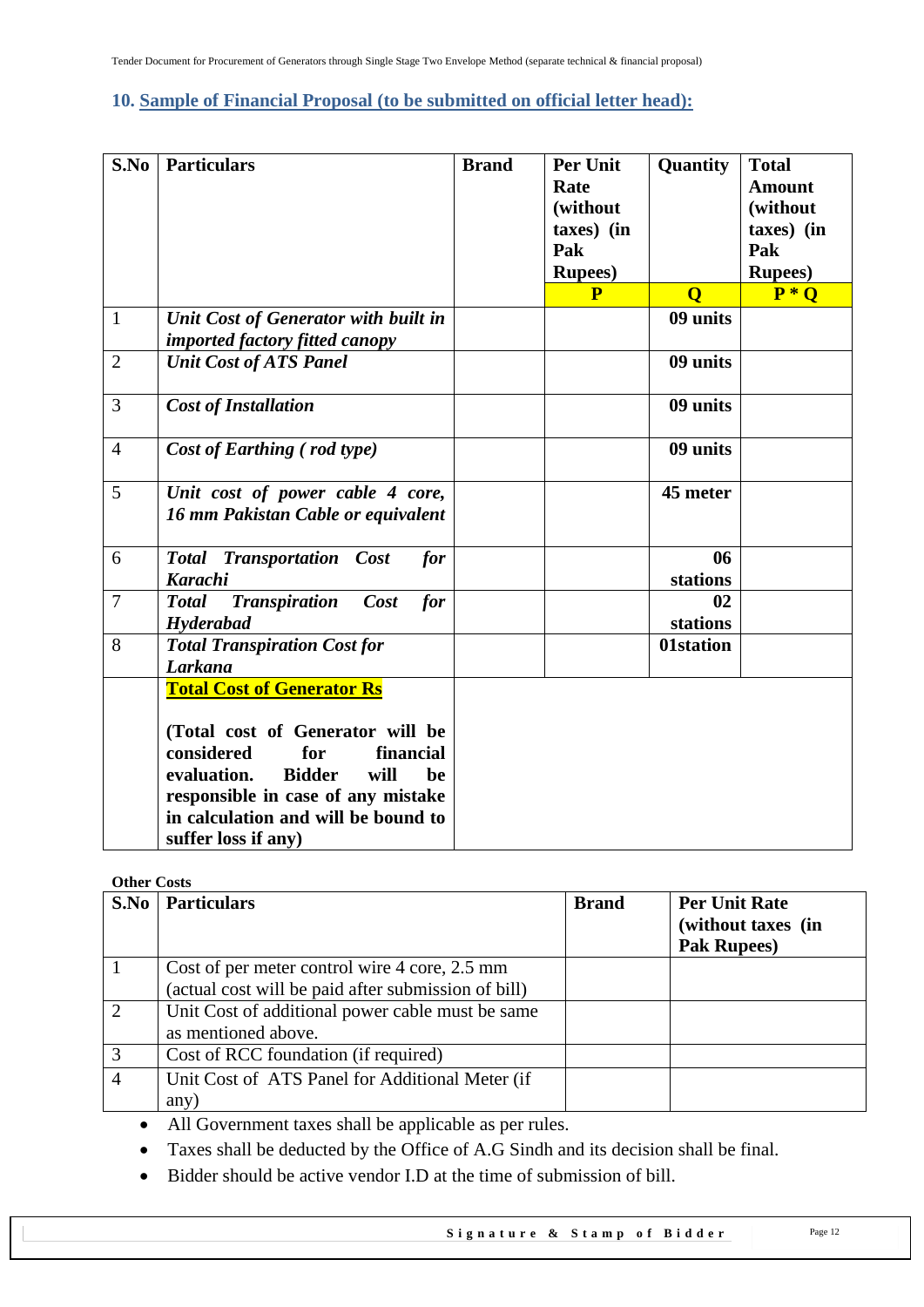- Bidder shall be bound to submit all required documents along with bill.
- In case of any query, please contact the concerned officials of Budget Branch before submission of bills.

| <b>Name</b>        |  |
|--------------------|--|
|                    |  |
| <b>Designation</b> |  |
|                    |  |
| <b>Cell Number</b> |  |
|                    |  |
| Signature & stamp  |  |
|                    |  |

### <span id="page-12-0"></span>**10.1. Sample of Calculation of Bid Security (along with financial proposal)**

- 1. **Bid Security of 1% of total quoted amount** will be deposited along with Tender Document in shape of BID SECURITY FORM/ PAY ORDER/ BANK DRAFT as reflected in tender notice.
- 2. Bid Security should favour Registrar, High Court of Sindh, Karachi.

| <b>Bid Security for Generators</b>                            |                                   |          |             |
|---------------------------------------------------------------|-----------------------------------|----------|-------------|
| Make & Model of Quoted Item                                   | Cost<br><b>of</b><br><b>Total</b> | Quantity | Amount      |
|                                                               | without<br><b>Generator</b>       |          | without GST |
|                                                               | <b>GST</b>                        |          | Rs.         |
|                                                               | Rs.                               |          |             |
| <b>Total Amount of Generator Rs as mentioned in financial</b> |                                   |          |             |
| <b>Proposal</b>                                               |                                   |          |             |
| (without GST)                                                 |                                   |          |             |
| 1% of Total Amount                                            |                                   |          |             |
| <b>Pay Order Number</b>                                       |                                   |          |             |
| <b>Pay Order Issuance Date</b>                                |                                   |          |             |
| <b>Name of Banker</b>                                         |                                   |          |             |
| <b>Amount of Pay Order</b>                                    |                                   |          |             |
| <b>Period of Validity</b>                                     |                                   |          |             |

- 1. Rates must be quoted in Pakistani Currency.
- 2. Quantity may be increased or decreased as per rules and keeping in view the availability of budget.
- 3. Rates must be quoted without GST. GST shall be applicable as per rules.
- 4. All government taxes shall be applicable as per rules.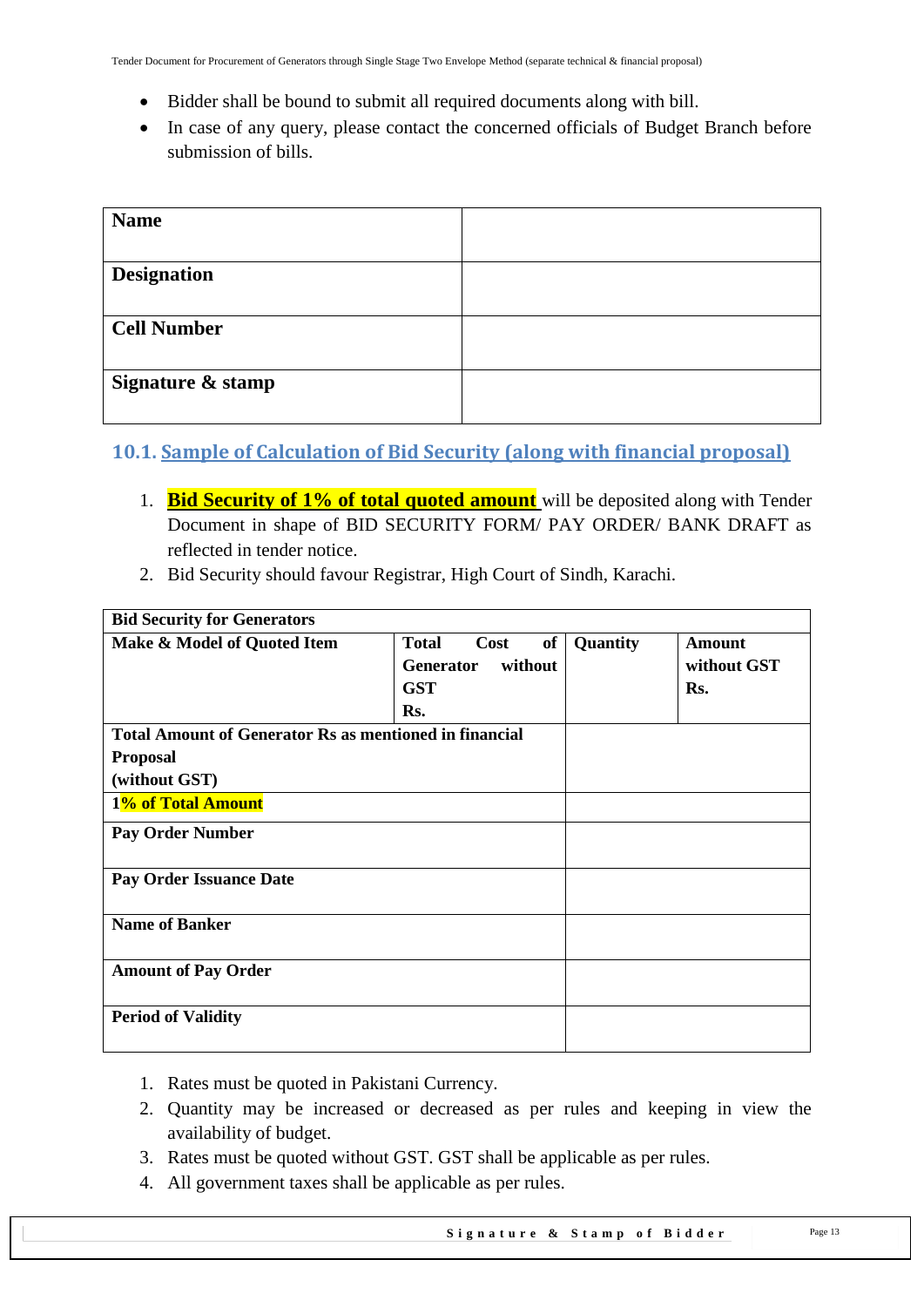- 5. All government taxes will be deducted by the office of A.G Sindh and its decision shall be final in respect of taxation and billing.
- 6. Bidders must have active Vendor ID of A.G Sindh.
- 7. Successful Bidder (s) will be required to submit complete bill along with copies of required documents to Budget Branch of High Court of Sindh.

### <span id="page-13-0"></span>**11. Terms & Conditions:**

- 1. **Bidding Method**: **Single Stage-Two Envelopes** method will be adopted for bidding process as per SPPRA Rules. Bidders are required to submit separate technical & financial proposal.
- 2. **Qualification/ Eligibility:** Bidders are bound to submit soft and hard copies of all documents as mentioned in Eligibility Criteria Section, in order to establish their eligibility to participate in bid. In case of non-availability of either, soft or hard copy, bidder may be disqualified.
- 3. **Release of Bid Security**: The bid security of unsuccessful bidder will be released by SHC after award of work or after expiry of bid validity period as per rules.
- 4. **Late Bids**: Sindh High Court shall not consider any bid that arrives after the deadline for submission of bids, as reflected in NIT. Any bid received after the deadline for submission of bids shall be declared late, rejected, and returned unopened to the Bidder.
- 5. **Responsive Bids**: A substantially responsive Bid is one that conforms to all the terms, conditions, and specifications of the Bidding Documents without material deviation, reservation, or omission. Non-responsive Bids shall not be considered. Bidders are advised in their own interest to prepare their bids as per format, requirements, terms & conditions, mentioned in bid documents. Bidders are also advised to submit soft and hard copies of all required documents along with their bids.
- 6. **Award of Contract**: Sindh High Court may award the Contract to the **technically qualified Bidder** whose offer has been determined to be the lowest bid and is substantially responsive to the Bidding Documents, provided further that the Bidder is determined to be qualified to perform the Contract satisfactorily.
- 7. **Notification/ Purchase Order for Award of Contract**: Prior to the expiration of the period of bid validity, Sindh High Court will notify the successful Bidder, in writing, that its Bid has been accepted. Until a formal Contract is prepared and executed, the purchase order/ notification of award shall constitute a binding Contract.
- 8. **Performance Security**: The bid security of successful bidder will be released after submission of Performance Security equal to **5% of total cost of contract**.
- 9. **Release of Performance Security**: Performance Security shall be released after successful delivery of goods and issuance of satisfactory certificate from the Assistant Registrar, Resident-II.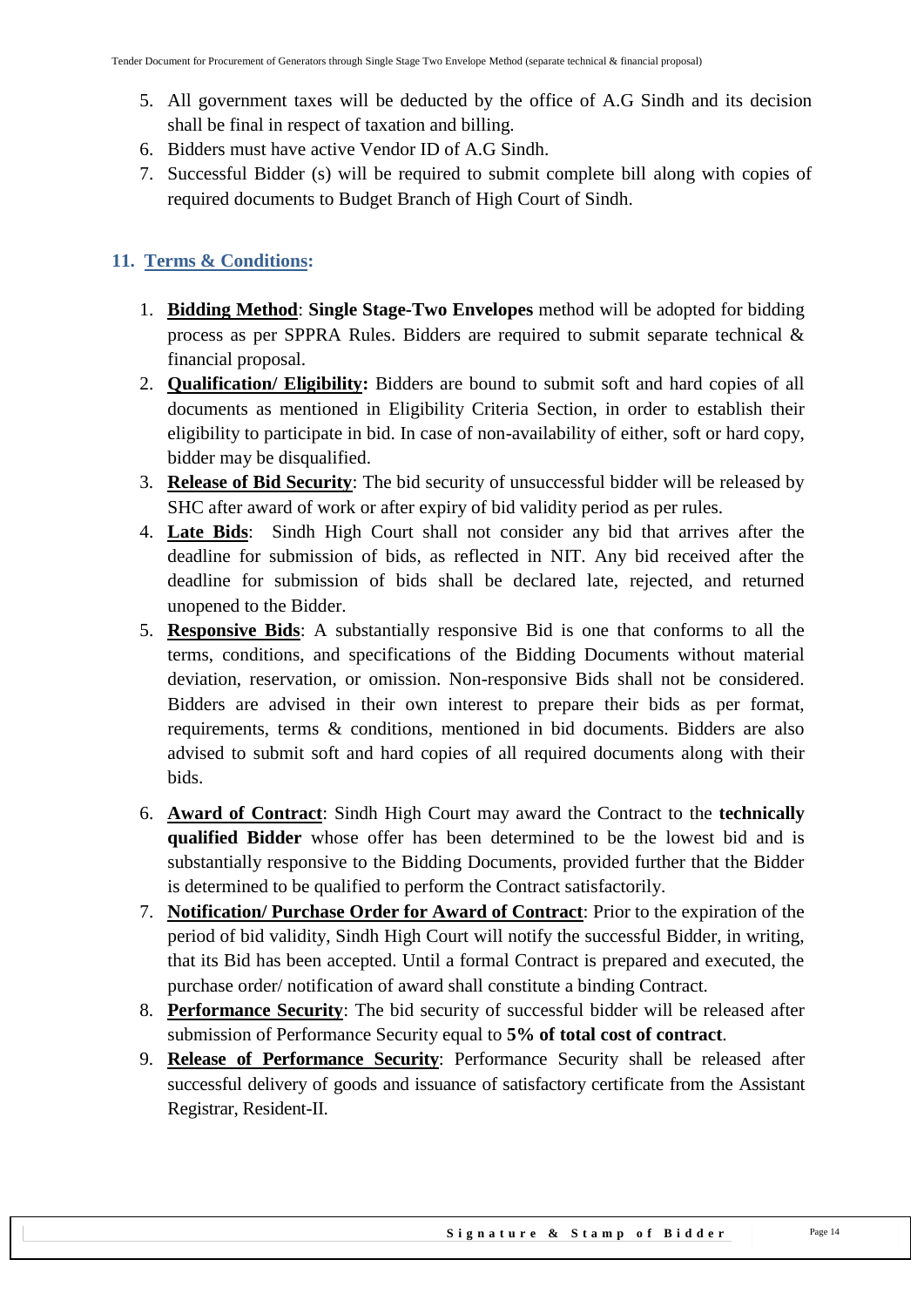- 10. **Validity Period:** The procurement contract will be awarded within bid **validity period i.e. 90 days** as per SPRRA Rules.
- 11. **Receiving/Acceptance of Purchase Order:** The vendor will sign the copy of the Purchase Order as acknowledgement. Copy of Purchase Order along with relevant documents must be submitted along with bill.
- 12. **Delivery Mechanism**: Successful bidder shall start survey within three (03) days of issuance of Purchase Order and deliver/ install the goods within **thirty (30) calendar days** of issuance of Purchase Order at the residences of the concerned Hon"ble Judges or as mutually decided by the bidder and High Court.
- 13. **Delayed Delivery:** 1% penalty of the total amount will be imposed per week for which the company/firm/agency failed to deliver within the delivery/execution period or the request for extension in delivery time declined by SHC.
- 14. **Inspection:** Physical inspection will be carried out by I/c: Assistant Registrar, Resident-II. Ordered material is subject to final inspection at the time of delivery.
- 15. **Quantity Delivered:** Competent Authority reserves the right to increase/decrease the quantity as per requirement and availability of funds, as per rules.
- 16. **Payment Term:** Payment shall not be made in advance before making delivery. Payment shall be issued by the office of A.G Sindh and cheque will be handed over to bidder (s) or his authorized representative (s).
- 17. **Condition of Goods**: All items must meet in all respects with the specifications & conditions of the Order and must be in good condition & conform to the best industrial quality standards; otherwise they will be liable to be rejected as per rules.
- 18. **Rejection of Goods:** We reserve the right to cancel any or all the items if material is not in accordance with our specification or if the delivery is delayed.
- 19. **Disclosure of Confidential Script/Material:** All rights reserve with the SHC and no information either in written/electronic media/copying form should be disseminated without the permission of the authority.
- 20. **Resolution of Differences:** In case of any difference or dispute arises between the parties, the same shall be dealt with as per rules.
- 21. **Rules, Regulations & Policies:** All rules, regulations and policies will be governed in accordance to the SPPRA.
- 22. **Mistakes in Calculation:** The contractor/ supplier will be liable for any mistakes in calculation of price/ rate and amount and shall be liable to suffer the loss arises at any stage of contract, due to mistakes in calculation or tax rates.
- 23. **Government tax(es), levi(es) and charges(s)**: All Government taxes (including Income tax and stamp duty), levies and charges will be charged as per rules. Bidder should keep them updated regarding taxation issues in consultation with the relevant tax regulatory authorities.
- 24. **Stamp Duty**: Stamp duty will be levied as per rules.
- 25. **Alternative Bids**: Alternative bids shall not be considered.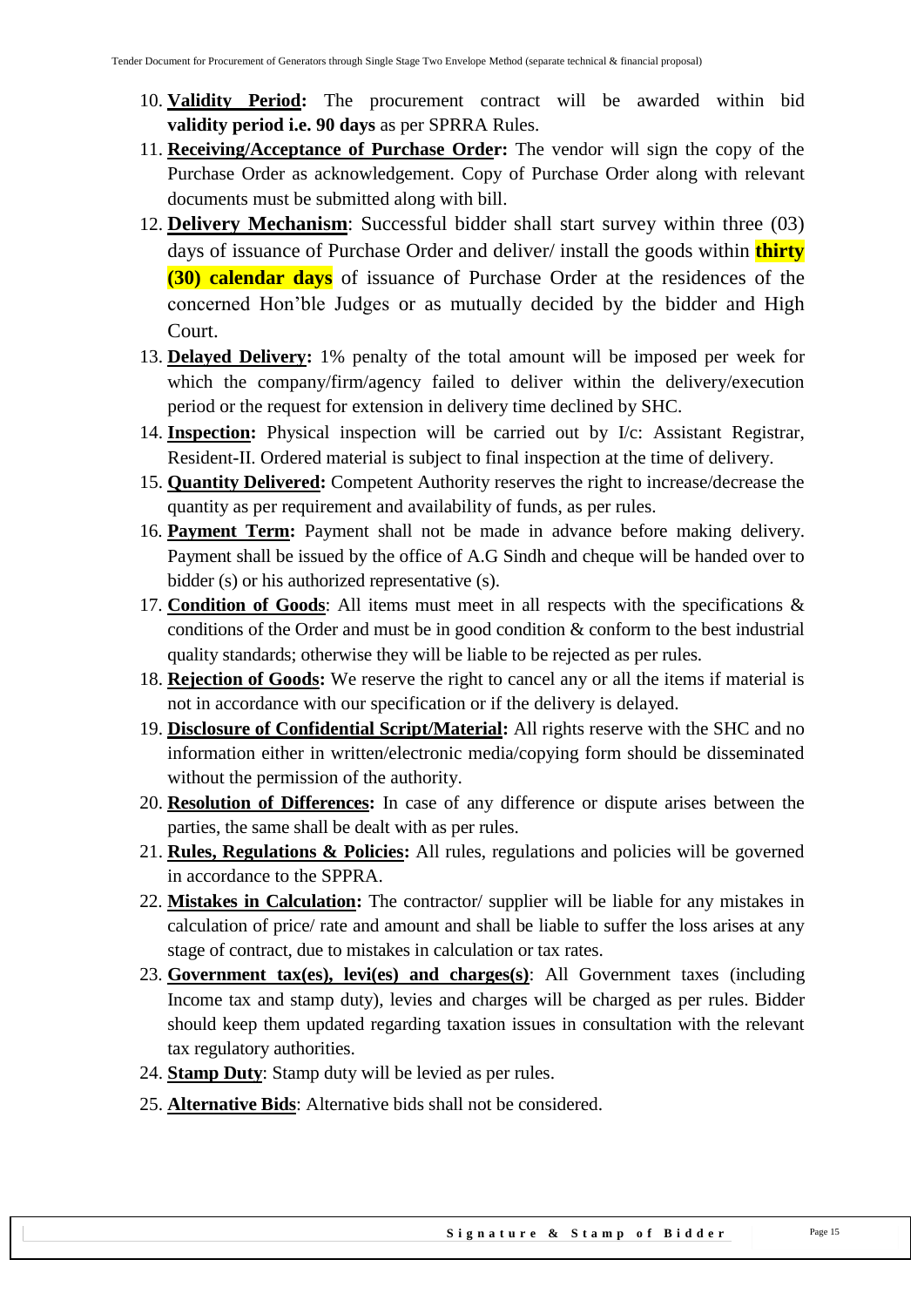- 26. **Cost of Bidding**: The Bidder shall bear all costs associated with the preparation and submission of its bid, and Sindh High Court shall not be responsible or liable for those costs, regardless of the conduct or outcome of the bidding process.
- 27. **Rights of Sindh High Court**: Sindh High Court reserves the right to accept or reject any bid, and to annul the bidding process and reject all bids at any time prior to contract award, without thereby incurring any liability to Bidders.
- 28. **Interest on Late Payments**: No interest shall be paid on late payment if cheque is received late from the Office of A.G Sindh. However, every effort shall be made for timely payments to successful bidders.
- 29. **Insurance:** The goods supplied under that contract should be fully insured. All cost of insurance shall be paid by the successful bidder. If the goods are not insured then risk if any shall be suffered by the successful bidder.
- 30. **Warrants:** Supplier must warrants that goods supplied would be new, unused and as per best industrial standards.
- 31. **Termination of Contract**: SHC may terminate the contract, if the successful bidder fails to supply all or parts of goods within definite time or fails to perform any other obligations of contract or bidder has failed to submit performance security or bidder has involved in fraud/ corruption.

It is hereby certified that the terms and conditions have been read, agreed upon and signed.

| Name:               |  |
|---------------------|--|
|                     |  |
|                     |  |
|                     |  |
| <b>Designation:</b> |  |
|                     |  |
|                     |  |
|                     |  |
| Signature & stamp   |  |
|                     |  |
|                     |  |
|                     |  |
| <b>Cell No</b>      |  |
|                     |  |
|                     |  |
|                     |  |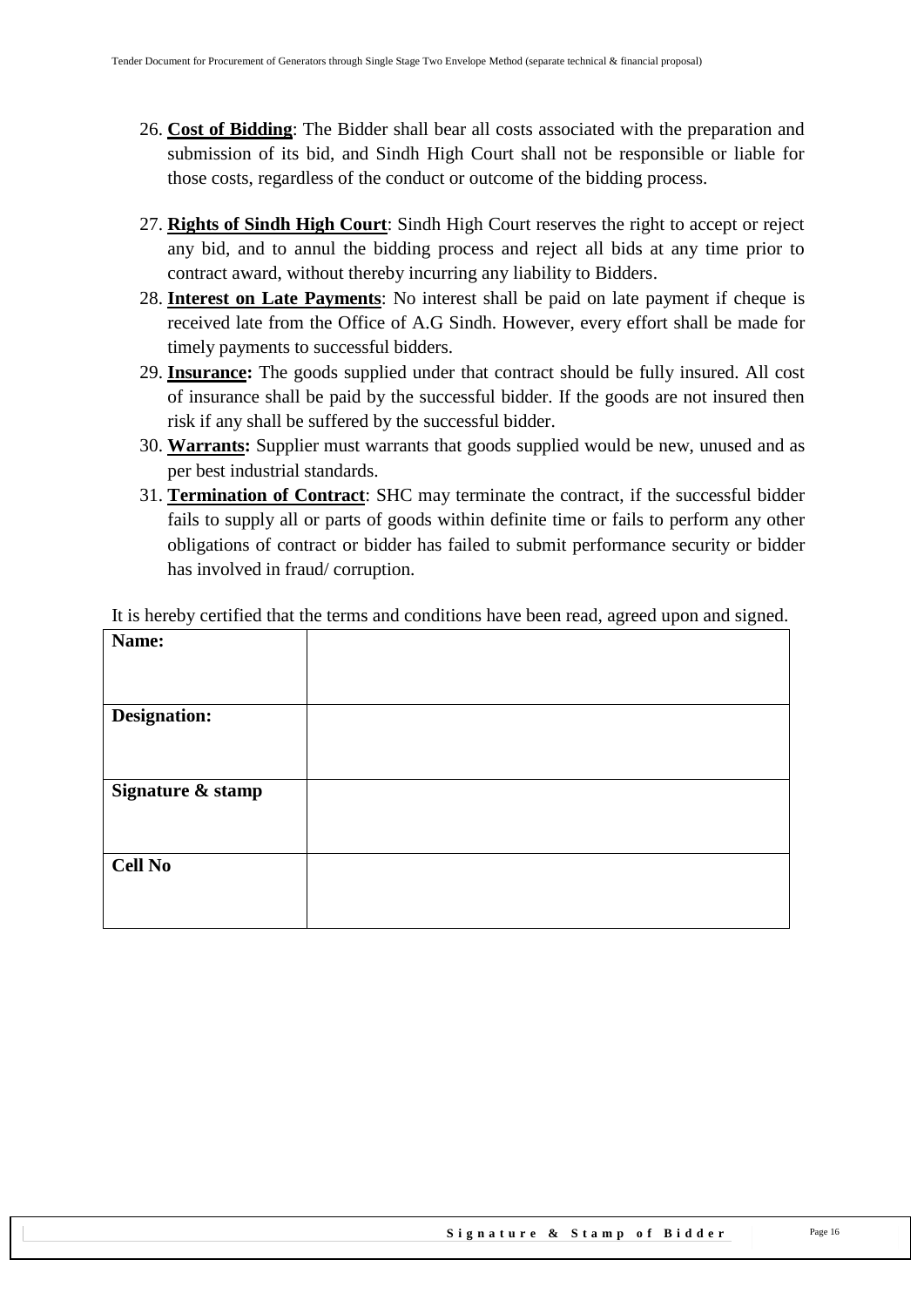|                                         | I have carefully read & understood the contents of "Sample Purchase Order" and I do |
|-----------------------------------------|-------------------------------------------------------------------------------------|
| not have any objection on its contents. |                                                                                     |
| Name:                                   |                                                                                     |
|                                         |                                                                                     |
| Designation:                            |                                                                                     |
| Signature & stamp                       |                                                                                     |
|                                         |                                                                                     |
|                                         |                                                                                     |
|                                         |                                                                                     |
|                                         |                                                                                     |

# <span id="page-16-0"></span>**12. Format of Undertaking (to be submitted on stamp paper):**

.

| We,<br>located<br>at                                                                                                                                                                                                                                                                                                                                                                                                                                                    |
|-------------------------------------------------------------------------------------------------------------------------------------------------------------------------------------------------------------------------------------------------------------------------------------------------------------------------------------------------------------------------------------------------------------------------------------------------------------------------|
| do hereby declare on Oath at under:-                                                                                                                                                                                                                                                                                                                                                                                                                                    |
| 1. That we are not black listed from any government/semi government/autonomous/<br>private or any other national or international organization since the date of                                                                                                                                                                                                                                                                                                        |
| operation.                                                                                                                                                                                                                                                                                                                                                                                                                                                              |
| 2. That there is no outstanding dispute between our company and any other<br>organization.                                                                                                                                                                                                                                                                                                                                                                              |
| 3. That we are not defaulter with any bank or financial institution.                                                                                                                                                                                                                                                                                                                                                                                                    |
| 4. That we have not provided any false/ misleading information to High Court of<br>Sindh.                                                                                                                                                                                                                                                                                                                                                                               |
| 5. It is undertaken that our organization will not engage in corrupt, fraudulent,<br>collusive, coercive or obstructive practices in competing for the tender in question.                                                                                                                                                                                                                                                                                              |
| 6. It is undertaken to indemnify Sindh High Court for any loss or damage incurred due<br>to corrupt business practices of our organization (if any) and if the same is proved<br>then we will pay compensation to High Court of Sindh an amount equivalent to ten<br>times the sum of any commission, gratification, bribe, finder's fee or kickback<br>given by our organization (if any) for the purpose of obtaining or inducing the<br>procurement of any contract. |
| <b>Name of Deponent:</b>                                                                                                                                                                                                                                                                                                                                                                                                                                                |
| <b>Designation:</b>                                                                                                                                                                                                                                                                                                                                                                                                                                                     |
| Signature & stamp                                                                                                                                                                                                                                                                                                                                                                                                                                                       |
|                                                                                                                                                                                                                                                                                                                                                                                                                                                                         |